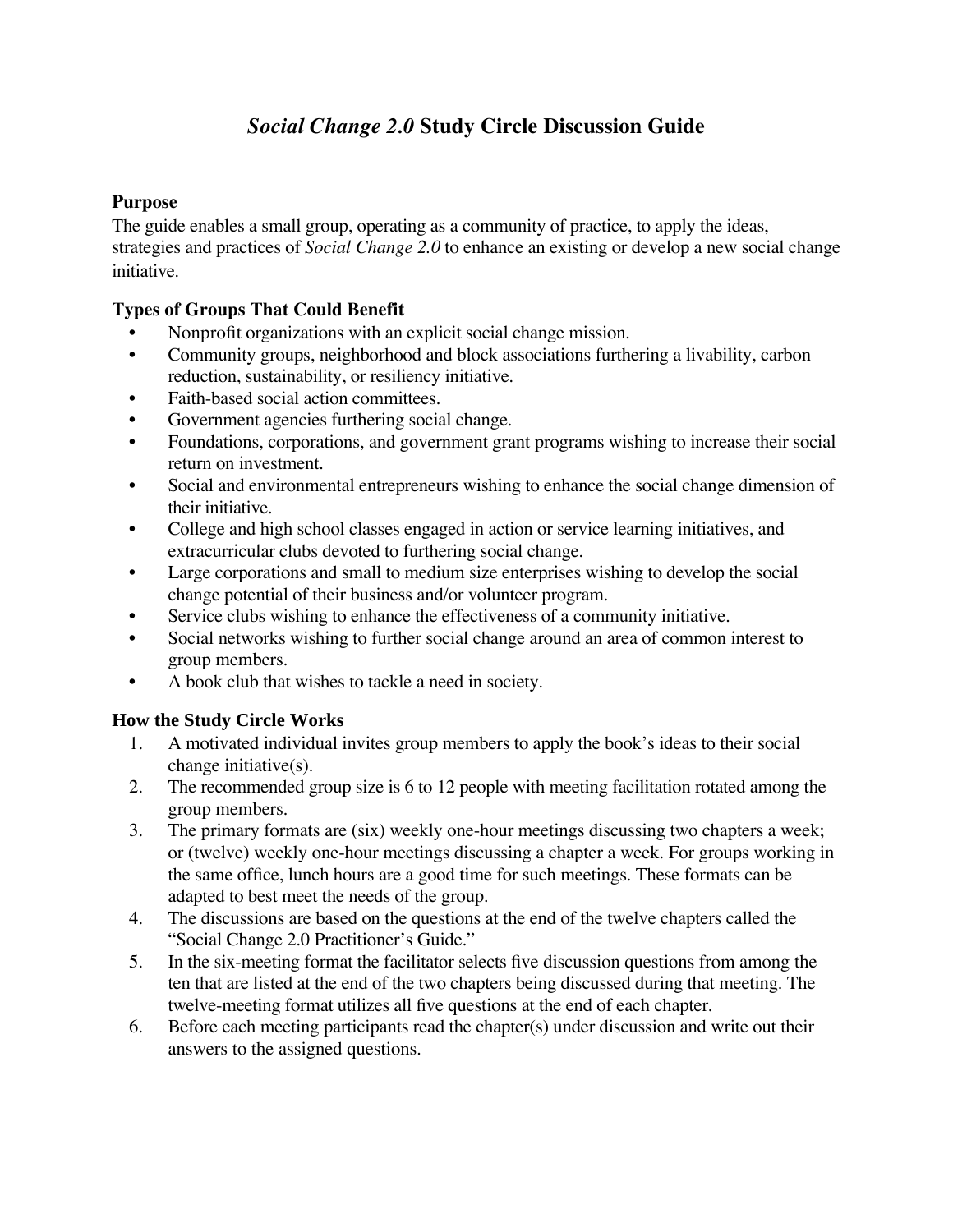#### **Meeting Format**

- 1. To build the social connectivity of the community, each individual shares with the group a brief update from their life. – 10 minutes
- 2. Group divides into pairs to discuss the five answers they prepared. 15 minutes
- 3. Group members share insights from answering the questions and the partner discussion. 10 minutes
- 4. Group does a deep dive into one or two questions most important to their social change initiative. If there are multiple social change initiatives, they can be rotated among the different meetings. – 20 minutes
- 5. Reading and questions to answer are assigned for the next meeting. 5 minutes

## **Practitioner Guide Questions From Each of the Chapters in the Book**

## **Chapter 1**

- 1. What is your dream—large or small—for making our world a better place?
- 2. What about it inspires you?
- 3. What about it do you think will inspire others to participate in it?
- 4. What are you doing to bring it into realization?
- 5. What allows you to keep your faith in its possibility?

## **Chapter 2**

- 1. What is the societal problem or unmet societal need your initiative addresses?
- 2. What are the "how-to" questions you must answer for your social change initiative to be perceived as effective?
- 3. What is the social learning process you need to develop to answer these questions?
- 4. What does success look like for your social change initiative and how will you measure it?
- 5. What are the benefits your social change strategy offers to attract people to participate?

## **Chapter 3**

- 1. Within what larger social system does your change strategy fit?
- 2. How can you improve the social change performance of your initiative by developing synergy among the major stakeholders in this larger system?
- 3. What percentage of your social change initiative's time is spent on visioning/awarenessraising activities versus measurable behavior change and tangible societal improvements?
- 4. What can you do to build a more robust back end of measurable behavior change and tangible societal improvements into your initiative?
- 5. What specific ways can you use community to further the outcomes of your social change initiative?

## **Chapter 4**

- 1. What is the potential for a public/private partnership in furthering your social change initiative?
- 2. What is your approach for forming strategic partnerships?
- 3. What communication protocols do you need to collaborate well with a strategic partner?
- 4. What is your plan for bringing diverse people into your social change initiative?
- 5. What is your strategy to help volunteers sustain their commitment to your social change initiative over time?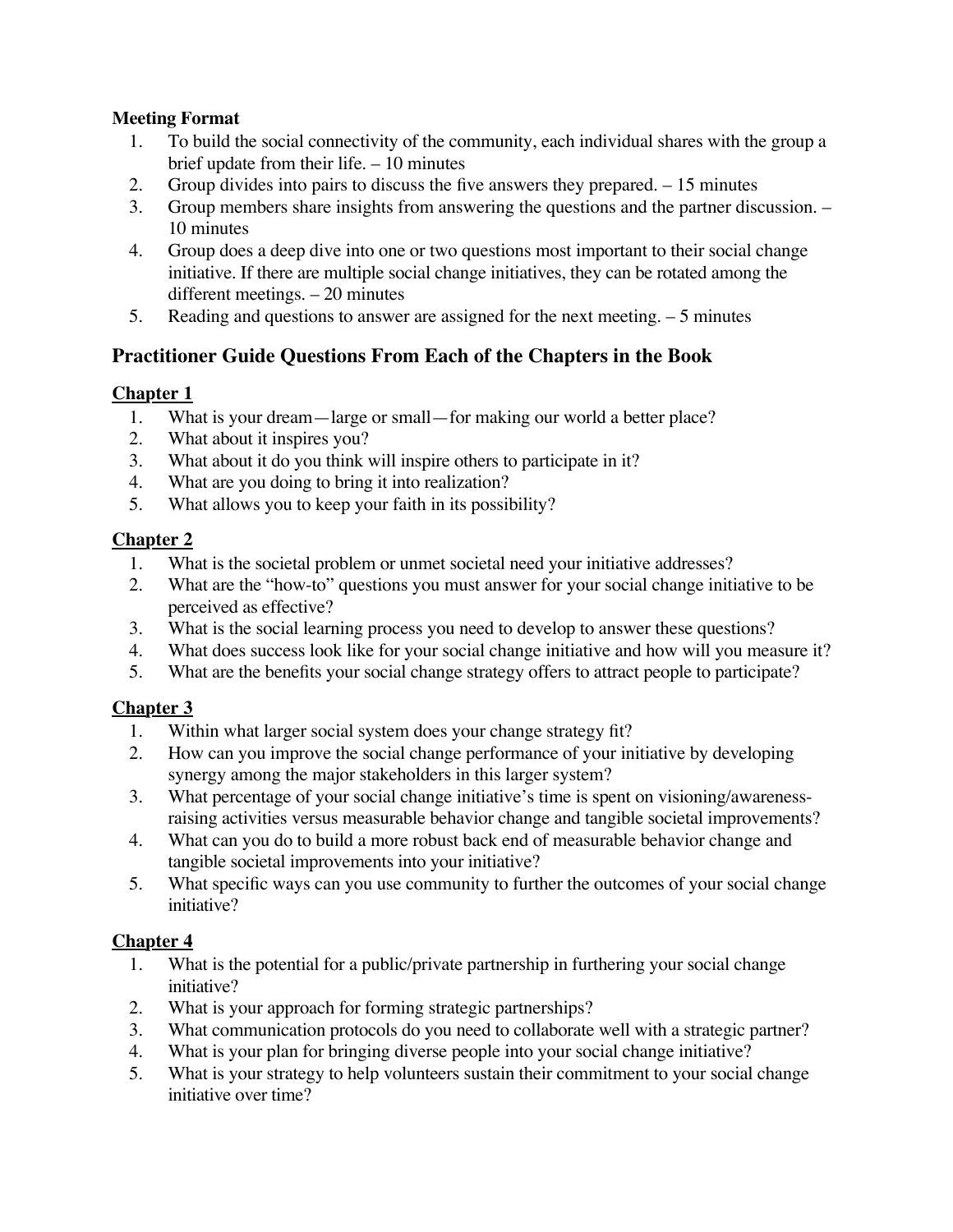## **Chapter 5**

- 1. What would a vision-oriented framing of your social change initiative look like?
- 2. What are the behaviors people need to adopt to achieve the objectives of your social change initiative?
- 3. What is your approach to help them adopt and continue to evolve these behaviors?
- 4. How are you supporting the personal development of the volunteers and staff involved in your social change initiative?
- 5. What are you doing to further your personal development as a social change agent?

## **Chapter 6**

- 1. What transformative leadership skills do you need to further your social change initiative?
- 2. Of these, which are your strengths and which do you need to develop further?
- 3. What is your transformative change strategy?
- 4. What obstacles must you overcome to implement your strategy and how will you overcome them?
- 5. What is your next growing edge as a transformative change leader? State as an intention and visual image.

## **Chapter 7**

- 1. What does changing the game in your arena of social change look like?
- 2. What would allow your social innovation to be a game changer?
- 3. What are the success metrics for each of its three stages—prototype, demonstration, and scale-up?
- 4. How could you integrate aspiration and inspiration into the architecture of your transformative social innovation?
- 5. What is required for your transformative social innovation to be a whole solution?

## **Chapter 8**

- 1. What is your strategy to develop the synergy potential of your social change initiative?
- 2. What are the unitive practices you need to deploy to create a greater connection among the key players in your initiative?
- 3. What are the unitive practices you need to deploy to create greater cooperation among the key groups or organizations in your initiative?
- 4. Where do you need a creative breakthrough for your social change initiative to realize its potential?
- 5. How might you use the collaboration tools described in this chapter to help achieve this creative breakthrough?

## **Chapter 9**

- 1. What is the diffusion strategy for your social change initiative?
- 2. Who are the early-adopter networks and organizations for your social change initiative and what specific benefits will appeal to each of them?
- 3. Who are the opinion leaders within these organization and networks and how will you reach them?
- 4. What tools and training are needed to assist change agents in communicating to their peer groups about your social change initiative?